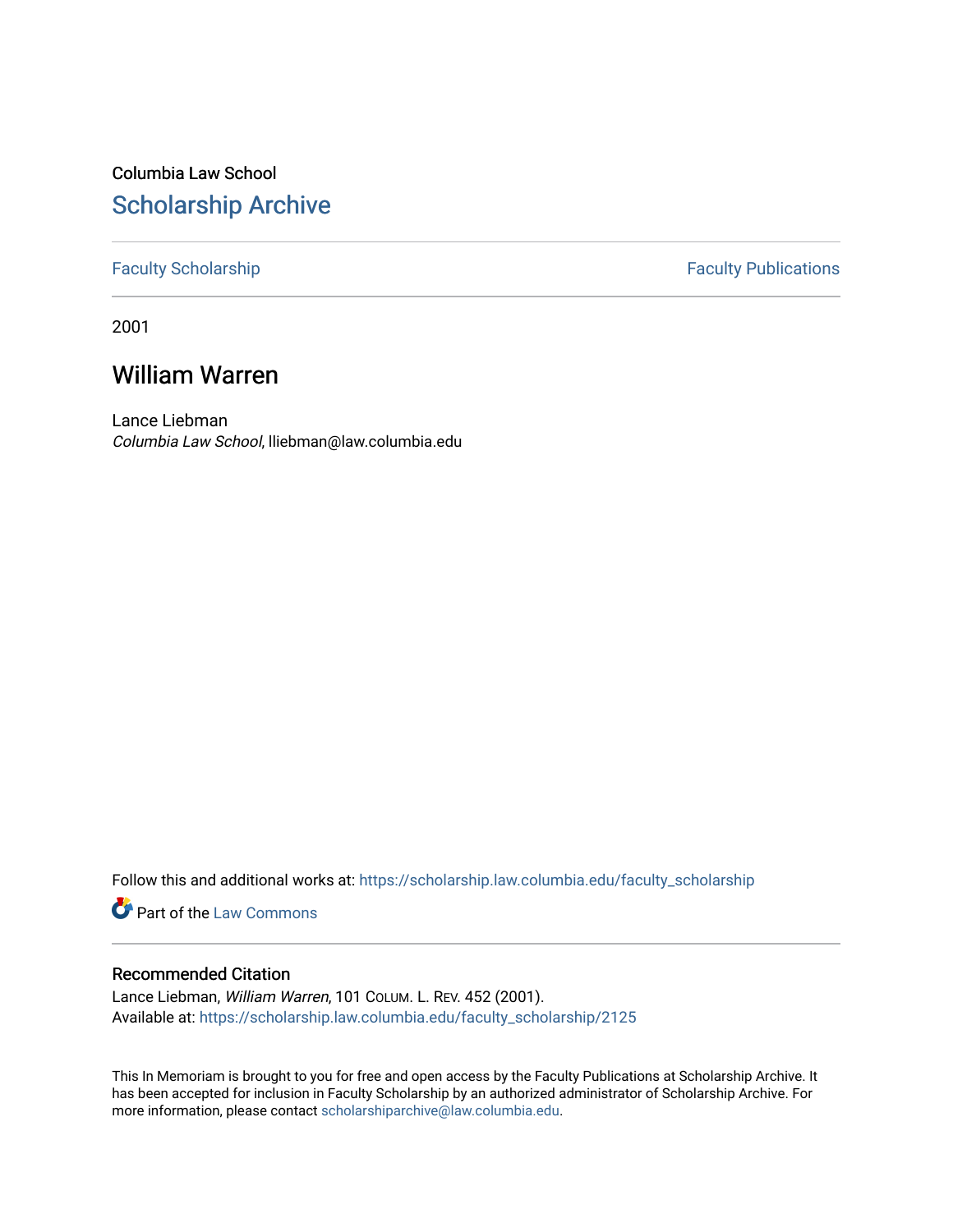#### WILLIAM WARREN

#### *Lance Liebman\**

Don Rapson, then graduating from Columbia Law School and preferring not to be a foot-soldier in Korea, went to Dean Warren. The Dean said: "Go to General X in the Pentagon, tell him I sent you, and he will hire you as an Army lawyer." Don went to the Pentagon (it was probably easier to stroll in fifty years ago). The General said: "I never heard of Dean Warren." But after a lively talk Don was hired and supplied good professional service to his country.

This is the Dean Warren with whom I worked from 1991 to 1996, when I was the fifth post-Bill dean. Immediately on my selection, Arthur Kimball arranged for me to have lunch with Bill at the University Club. Bill's conversation had no small talk, no genial reminiscences. He was focused on the business plan for Columbia Law School, and I am sure that plan was little changed from the one he implemented in the 1950s and 1960s. Bill wanted Columbia to be the very best law school it could be. To do that, he wanted excellent facilities and a focus on the special opportunity of an Ivy League law school in New York City: The school should educate young people to practice business law and should be the academic focus for the world business culture that has its hub in New York.

Bill could help like no other supporter of the school. Having been dean, he knew how to do things. He gave me names, some of whom had never heard of him (and had no interest in helping Columbia Law School) but many of whom helped immensely. Also, he had led an academic life in a way that had made him rich, and he had no charitable goal for his resources other than the law school to whose improvement he was so devoted.

The results are easy to see: William C. Warren Hall, home to the *Columbia Law Review* (Bill loved the *Review)* and to some of the school's clinics and its public interest activities; William and June Warren Hall, half Law School and half Business School, 100,000 square feet of topquality classrooms and administrative offices. Note the two marriages so central to Bill: his to June Warren, all-time First Lady of Columbia Law School; and law with business.

I will always remember the meetings with Jim Polshek, a great architect and human being, Bill Warren, and Max Abramowitz, original architect of the law school building that Bill conceived and constructed. It was understandably hard to persuade Max that even a door knob should be moved from its location in "his" building. Jim, who knew the building's inadequacies for students because he had been a Columbia Law School

<sup>\*</sup> William S. Beinecke Professor, Columbia Law School; Director, American Law Institute.